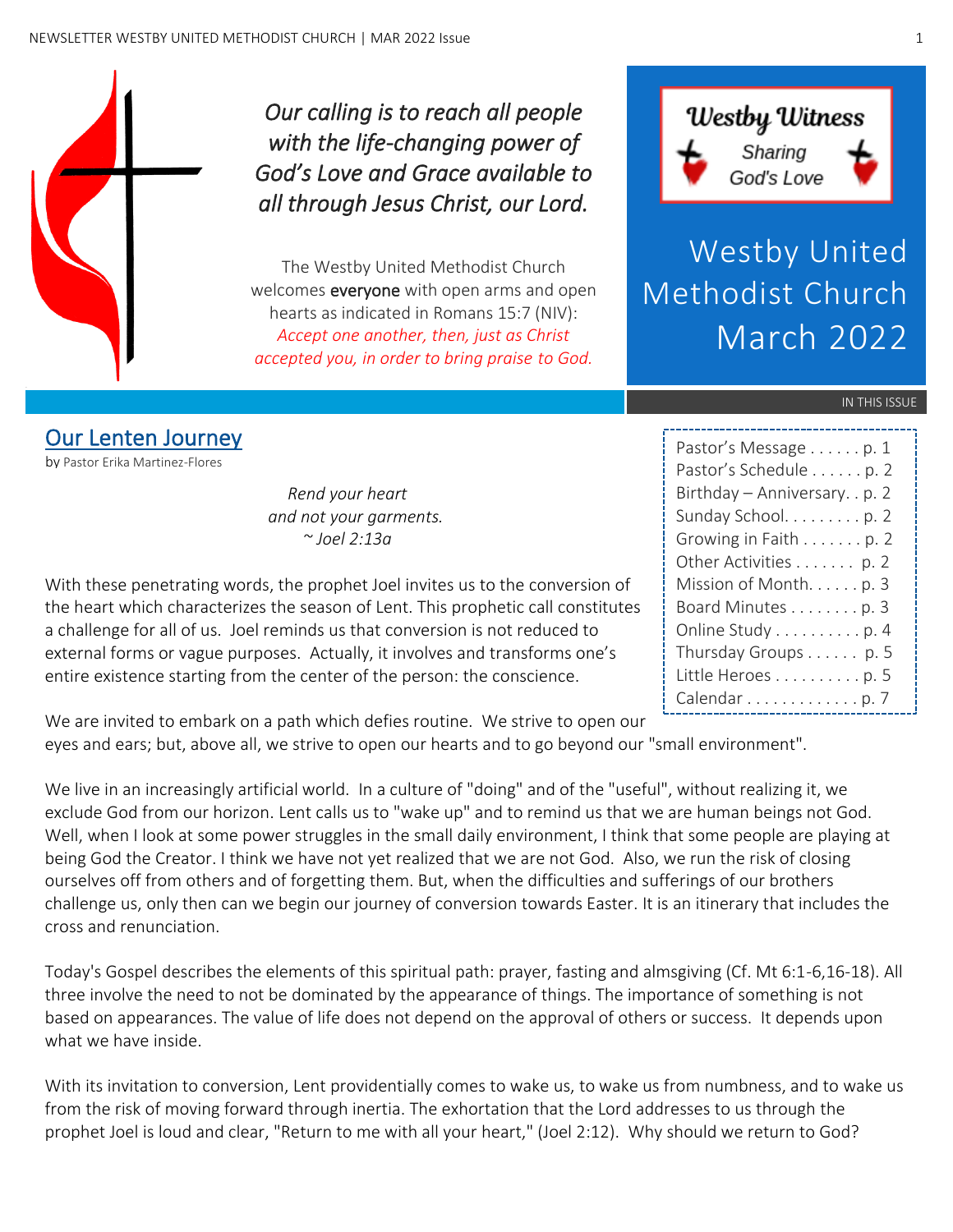Because things are not right in us, in society, and in the Church. We need to change and to make a change. This change is called having to convert!

Once again Lent comes to address this prophetic call. Simply because God is faithful, the call reminds us that it is possible to create something new in ourselves and around us. God is always faithful because He cannot deny Himself. Because He is faithful and remains rich in goodness and mercy, He is always ready to forgive and start over again. With this filial trust, let us set out!

May God be with all of you, Pastor Erika Martinez-Flores

#### Pastor Erika's Schedule:

Thursday at Westby UMC – 10:00 AM - 1:00 PM

• 3<sup>rd</sup> Thursday of the month (11:30 AM - 1:00 PM) Sunday morning before worship – 8:30 AM – 8:50 AM

Please feel free to call or email Pastor Erika if you'd like to talk to her during the week

## March Birthdays

March 14 – Sharon Sharratt



#### Sunday School News

The Sunday school created 50 Valentines with a Bible verse greeting to share with Norseland residents and church members in other nursing homes. Thank you to the adult crew that helped with this project.

Happy Birthday!

We've spent a few weeks learning about the life of Moses before we focus on the life of Jesus and the events of Holy Week. The older kids are a huge help with the younger kids. They are so appreciated. What a blessing!

As we look forward to warmer weather and healthy kids, always remember how much God loved us to send Jesus into our world.

### Growing in Faith Study Group

As we continue our discussion of 1 Corinthians, this month, we will meet on Wednesday, March 9th at 6:00 PM to discuss Lesson 8 (Spiritual Gifts - 1 Corinthians 12:1-11) and on Wednesday, March 23rd at 6:00 PM to discuss Lesson 9 (The Body of Christ - 1 Corinthians 12:12-26). Please come and join us for a time of fellowship and thought-provoking discussion, even if you don't have the book.





 $\overline{a}$ 

#### Ash Wednesday Service

This year we will have a joint Ash Wednesday service with Viroqua UMC, which will be held at Westby. Please come and join us at 6:00 PM on Wednesday, March  $2^{nd}$  as we begin the season of Lent and examine our hearts and relationship with Jesus.



#### *Contact Information:*

Cell Phone: 919-478-3584 Direct Office Phone: 608-638-7627 Parsonage Phone: 608-637-7614 Email: pastor-vw@driftlessministry.org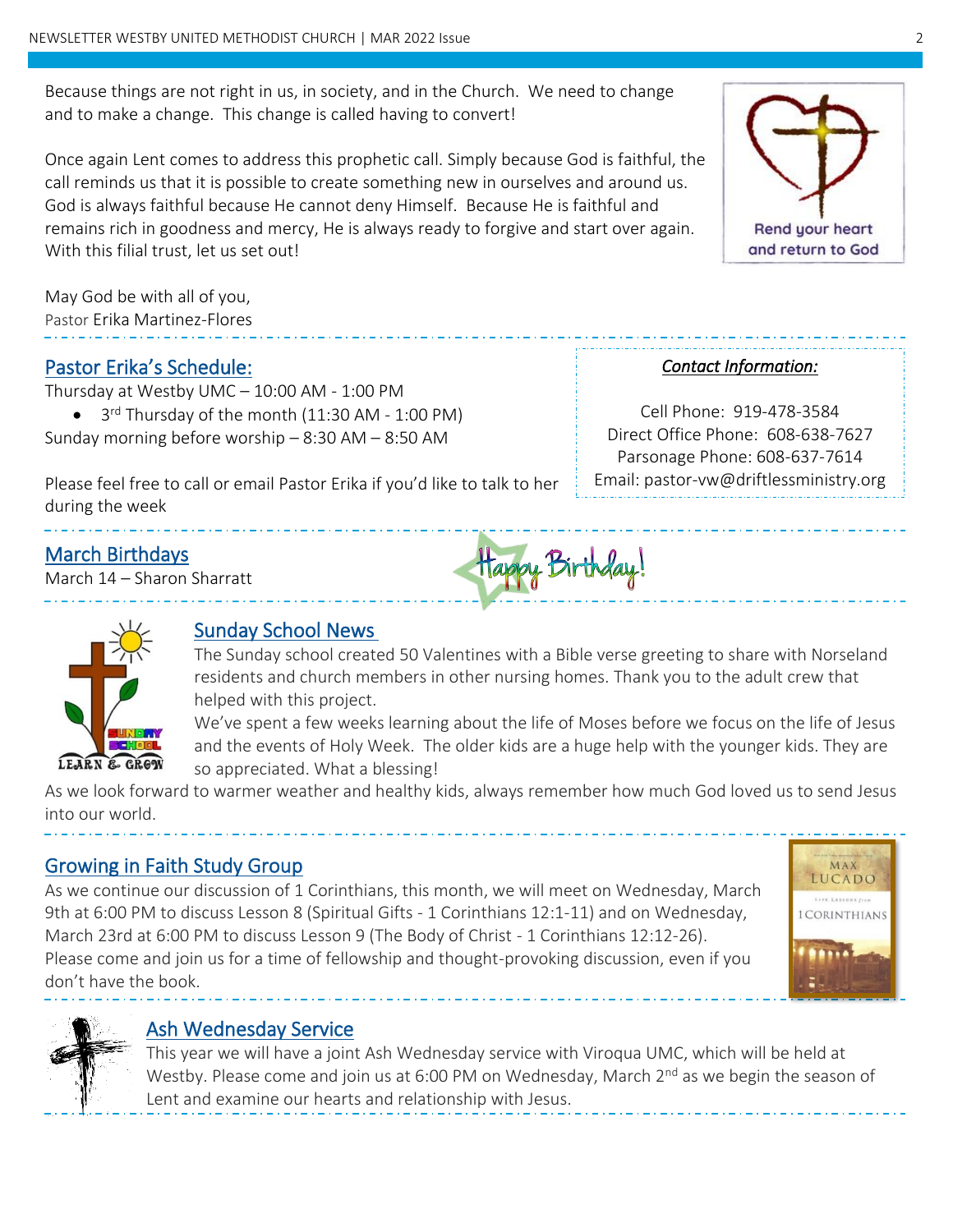### Mission of the Month – The Heifer Project

I'm sure most of you have heard of The Heifer Project [\(https://www.heifer.org/\)](https://www.heifer.org/). You might even have received a flyer in the mail about it. The idea is that rather than giving a needy family a gift of money that would provide only a short-term lift, by giving them a flock of chickens or an animal they can have a source of nutrition, and in some cases, a source of income as well. Giving an animal gift is like giving someone a small business,

providing wool, milk, eggs and more. An animal gift may also mean providing a family with access to medicine, school, food and a sustainable livelihood. A flock of chickens, costs only \$20, a pig, sheep or goat only \$120. An actual heifer costs \$500. Giving to our mission this month will help lift one or more families out of poverty. j

#### Westby United Methodist Church - Board Meeting February 16, 2022

Present: Pastor Erika Martinez-Flores, Tim Gaskell, Jane Gaskell, Jean Shore, Ardith Hoff, Julie Fargen, Verna Drake and Linda Weilnau

Opening: Tim Gaskell opened with prayer.

Approval of Minutes: The minutes of the January board meeting were emailed to the board and published in the February newsletter, so they could be reviewed prior to the meeting. Jean Shore and Ardith Hoff motioned to approve the minutes. Motion passed.

Treasurer's Report: Verna Drake provided the financial reports, which included the report for the month of January, profit & loss from Jan. 2010 to Jan. 2022, special accounts, and the credit card statement. These reports were emailed to the board prior to the meeting. We were paying \$2200 a month to Viroqua for our portion of pastoral expenses, but now reducing that to \$2150 a month. We built up extra funds with Viroqua to cover unexpected expenses for Pastor Erika, such as mileage. Lois Gerling completed the Fund Balance Report. We're supposed to have 2 people do this, but Donna Perkins isn't able to do it anymore, so need to find someone to do this with Lois for next year because it is better to have 2 signatures on the report. Jane Gaskell and Ardith Hoff motioned to approve the treasurers report. Motion passed.

#### Old Business:

- Review COVID Policy It was decided to continue with wearing masks as optional since we're able to spread out in the sanctuary and have placed the tables in the fellowship hall to allow us to spread out more.
- $\mathbf{\hat{T}}$  Possible Ways to Reduce Expenses Follow up to discuss the options that were presented at the January meeting. – Verna Drake talked to Amanda Oney-Siam about reducing her hours and only clean the kitchen and bathrooms. This would reduce her salary to \$50 per month. Amanda agreed to this because vacuuming sometimes causes issues with her health. Several people volunteered to do the vacuuming of the sanctuary, narthex and fellowship hall. This new cleaning plan started the beginning of February. Verna Drake has placed bubble wrap in the windows and on the glass doors to help with insulation. The cold air return filters were changed in the fellowship hall. The timing for the furnaces to turn on was changed so they only turn on about 15 minutes before worship begins on Sunday.
- Joint Ash Wednesday Service w/Viroqua Any additional planning needed? Pastor Erika and Jane will get together to plan the service. The confirmation students will be participating in the service. The service will be at 6:00 PM at Westby.

#### New Business:

- Snacks for Confirmation in March (2nd & 23rd for 9 people at 3:30 PM) Verna Drake will provide snacks for March 23<sup>rd</sup> and Jane Gaskell will provide snacks for March 2<sup>nd</sup>.
- Refund Senior Meal Site for Months Not Used in 2020 Tim Gaskell talked to Trisha and they hope to open the Westby Meal Site in the next few months or so. They need to find someone who is willing to do the serving and clean up afterwards.

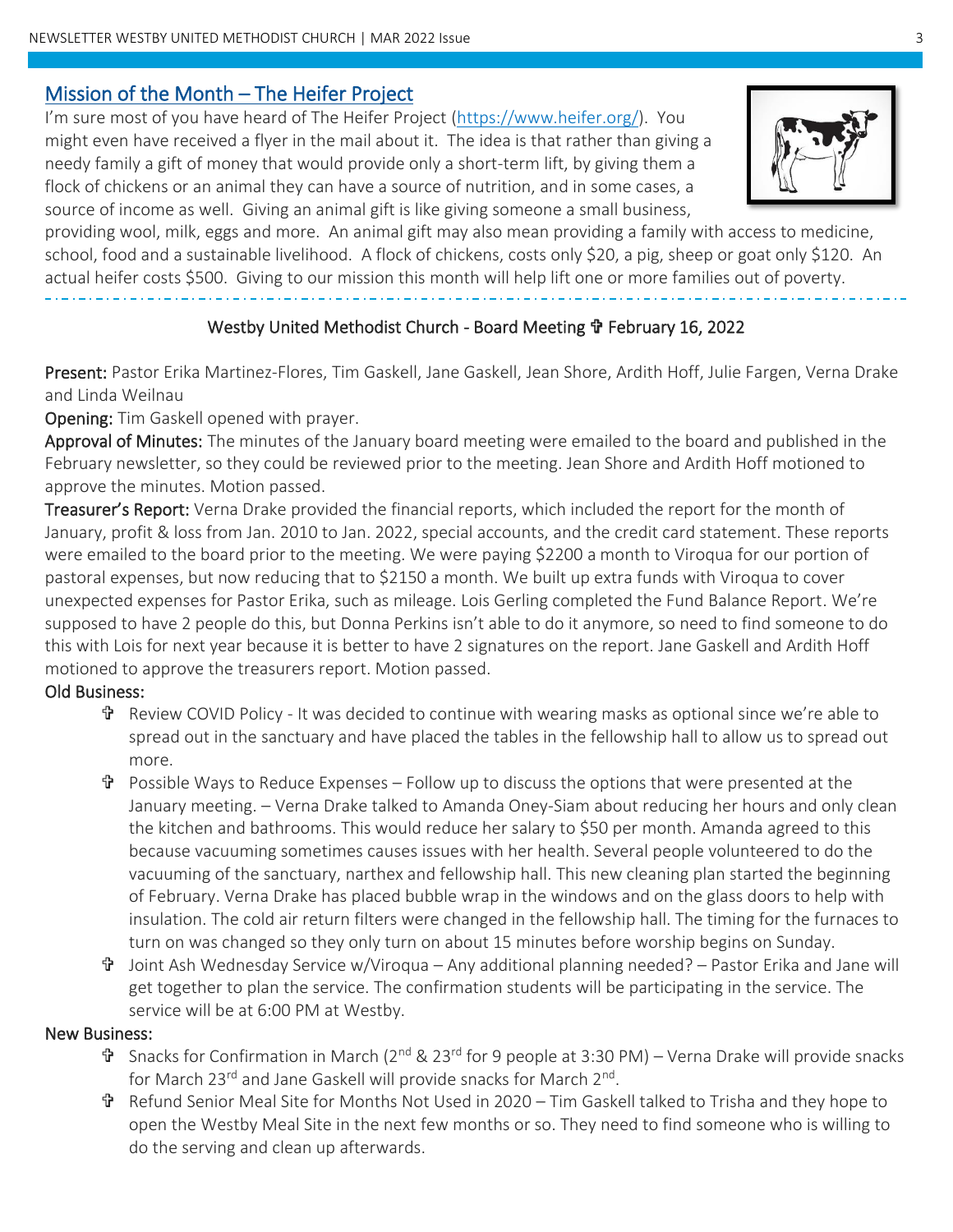- Review Church Goals? It was decided to review our church goals on Sunday, Mar. 6 during fellowship.
- $\mathbf{\hat{T}}$  Cemetery Verna Drake reported that we need to have trees trimmed around the stones and by the road. Crank Tree Service from Iowa estimated that they can do this for no more than \$500. Verna is going to contact this company to have them do the trimming. After this expense, there is still funds to cover the mowing costs for this coming summer.

#### Business from Board Committees:

- $\mathbf{\hat{T}}$  Trustees No report.
- SPRC No report.
- Worship Ash Wednesday service planning.
- $\mathbf{\hat{F}}$  Education Attendance has dropped due to sickness. There will be snow tubing on Feb. 26<sup>th</sup> at Fort McCoy. The Sunday school will present a message on Palm Sunday. Sunday school will be doing Lent activities in March.
- Lay Leadership No report.
- Missions The March mission of the month will be the Heifer Project.

Pastor's Report: Pastor Erika is working on a Lent Journey for the children and the Little Heroes of the Bible article for the newsletters. The Thursday morning prayer group and the Thursday morning Bible study group has started. The Bible study group is studying the book of Psalm. She is also doing other preparations for Lent activities/messages. The confirmation class will be going on a retreat March 4-5 at Lake Lucerne. Confirmation will be on April 24 and there may be a joint service for this at Viroqua. During Lent, Pastor Erika will be giving the message in Viroqua on March 9 and the Ecumenical Lent service will be held at Viroqua UMC on March 16, so Pastor Erika will not be able to join us for the March board meeting or one of the study group evenings. Jean Shore motioned to adjourn. Meeting was adjourned.

Minutes submitted by Linda Weilnau

## March Online Studies – Preparing Our Hearts for Easter (Lenten Study)

Ash Wednesday, March 2nd, signals the start of the Lenten season with darkness and ashes as we remember and repent of our sins. We then begin our journey to the cross of Calvary, longing for the light and hope that the empty tomb and the resurrection bring. Together, we mark this period of 40 days (plus Sundays) with spiritual self-reflection through prayer, almsgiving, simple living, and self-denial. Our aim is to grow in deeper understanding and relationship with our Lord.



This Lenten Season, we invite you to join us for an online Lenten study as we prepare our hearts for the celebration of Resurrection Sunday. Together, we will anticipate

the victory of the light and life of Christ over the darkness of sin and death. We will be reminded of the reality of our frailty and of God's great redeeming grace. This study will begin on Wednesday, March 2nd. To join our study, use the link below or head over to our website:<https://driftlessministry.org/> or click on this link: <https://bible.com/p/49570107/786d08c8db795e9845048c11172a7eee>

This online study can be accessed through the Bible App or [bible.com](http://www.bible.com/) website, which are free resources. In addition to wonderful devotional/reading plans, they provide a verse of the day, and you will be able to read the Bible in a wide variety of versions. The Bible App is available in your app store on your mobile device, or accessible online at [www.bible.com.](file:///C:/Users/Paul/Documents/Linda/Church%20Newsletter/Oct2021/www.bible.com)

# **Saving**

#### Daylight Savings Time Begins – March 13th

Remember to turn your clocks ahead one hour on Saturday, March 12<sup>th</sup> before you go to bed. Daylight savings time begins on Sunday, March 13th .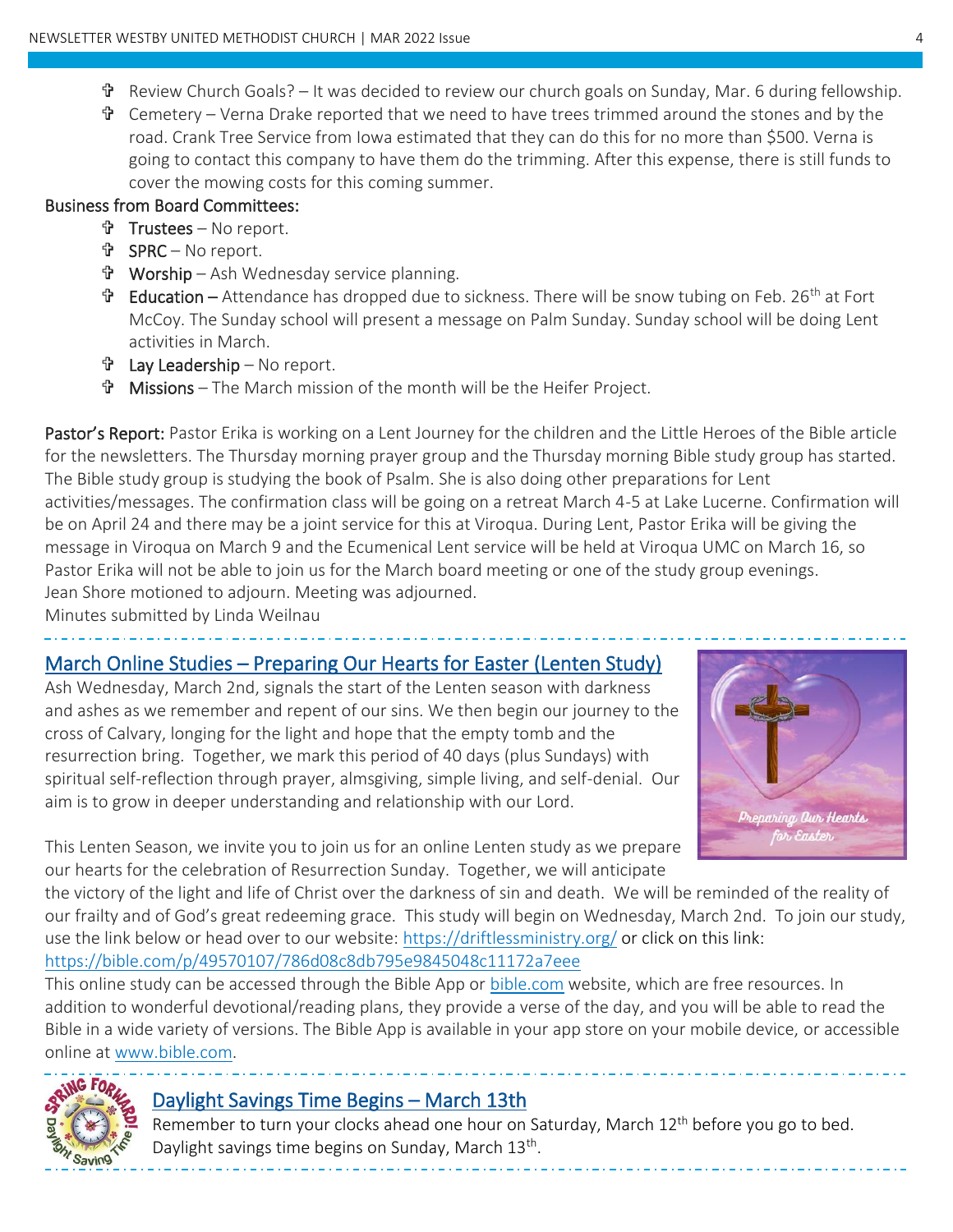

1

#### Thursday Morning Bible Study & Prayer Group

Last month we started two new opportunities for you to grow in your relationship with God by participating in a Prayer Group and a Bible study group. The Prayer Group is unstructured. Everyone who attends can offer up prayer requests, then the group prays for these requests. Praying starts with whoever feels like beginning then anyone can add their

prayers. Pastor Erika does the ending prayer. The time commitment can vary from 15-60 minutes. Prayer is powerful, so it's important that we prayer together to combine our prayer strengths. The Thursday Bible Study Group is led by Pastor Erika and the study focuses on Psalms. Last month, we learned about the mechanics and history of Psalms. For instance, there are five books within Psalms and each of these books end with a benediction. We had good discussion and the study was very informative. The study session lasted for an hour.

The Prayer Group will meet on Thursday, Mar. 3<sup>rd</sup> at 10:00 AM and the Bible Study will meet on Thursday, Mar. 17<sup>th</sup> at 11:30 AM. Please come and join us as we pray and study God's Word so we can grow closer to Him.

## LITTLE HEROES FROM THE BIBLE **SAMUEL, THE LITTLE CHILD THAT SERVS GOD**

Samuel 3:1-10

Samuel was only four or five years old when his parents took him to live in God's tabernacle\* with Eli and the other priests. Why would Elkhana and Hannah bring someone as young as Samuel to serve God in the tabernacle? Let's see.

A few years before this, Hannah was very sad because she could not have a child, and she very much wanted to have one. So, one day when she was visiting God's tabernacle, Hannah prayed, 'Oh, God, don't forget me! If you give me a son, promise you that I will give him to you, so that he can serve you throughout his life.'

God answered Hannah's prayer, and months later Samuel was born. Hannah loved his little boy and began teaching him about God. One day she told her husband: "As soon as Samuel is old enough and no longer needs my attention, I am going to take him to the tabernacle to serve God there". Samuel was placed under the care of a priest called Eli, who had to children Every year Hannah and Elkhana used to going to the tabernacle to worship and, they visited their son and brought a new suit for little Samuel.

One night while Samuel was sleeping a voice woke him up. He thought that Eli, his tutor, was calling him, but it wasn't. Then there was a second call: Samuel! So, Samuel got up and went back to Eli: You called me, and here I am, but Eli answered: I did not call you, my son. Go back to bed. So, Samuel went back to bed. Samuel! calls the voice for the third time. So, Samuel ran back to Eli: Here I am; this time it should have been you who called me, but Eli knew that it was God who called Samuel. Then Eli said to Samuel: Lie down again, and if he calls, you must say: "Speak, God, because your servant listens." That's what Samuel says when God calls him. What God wanted from Samuel is that he should give a message to Eli that his sons were doing wrong, which Samuel did.

Samuel grows up, and becomes the last judge of Israel, as priest Samuel anointed\*\* Saul, the first King of Israel, and King David.

\* The Tabernacle was the portable [sanctuary](https://www.britannica.com/topic/sanctuary-religion) constructed by [Moses](https://www.britannica.com/biography/Moses-Hebrew-prophet) as a place of worship for the Hebrew tribes during the period of wandering that preceded their arrival in the Promised Land. \*\* to apply oil on the head of the person who was chosen by divine choice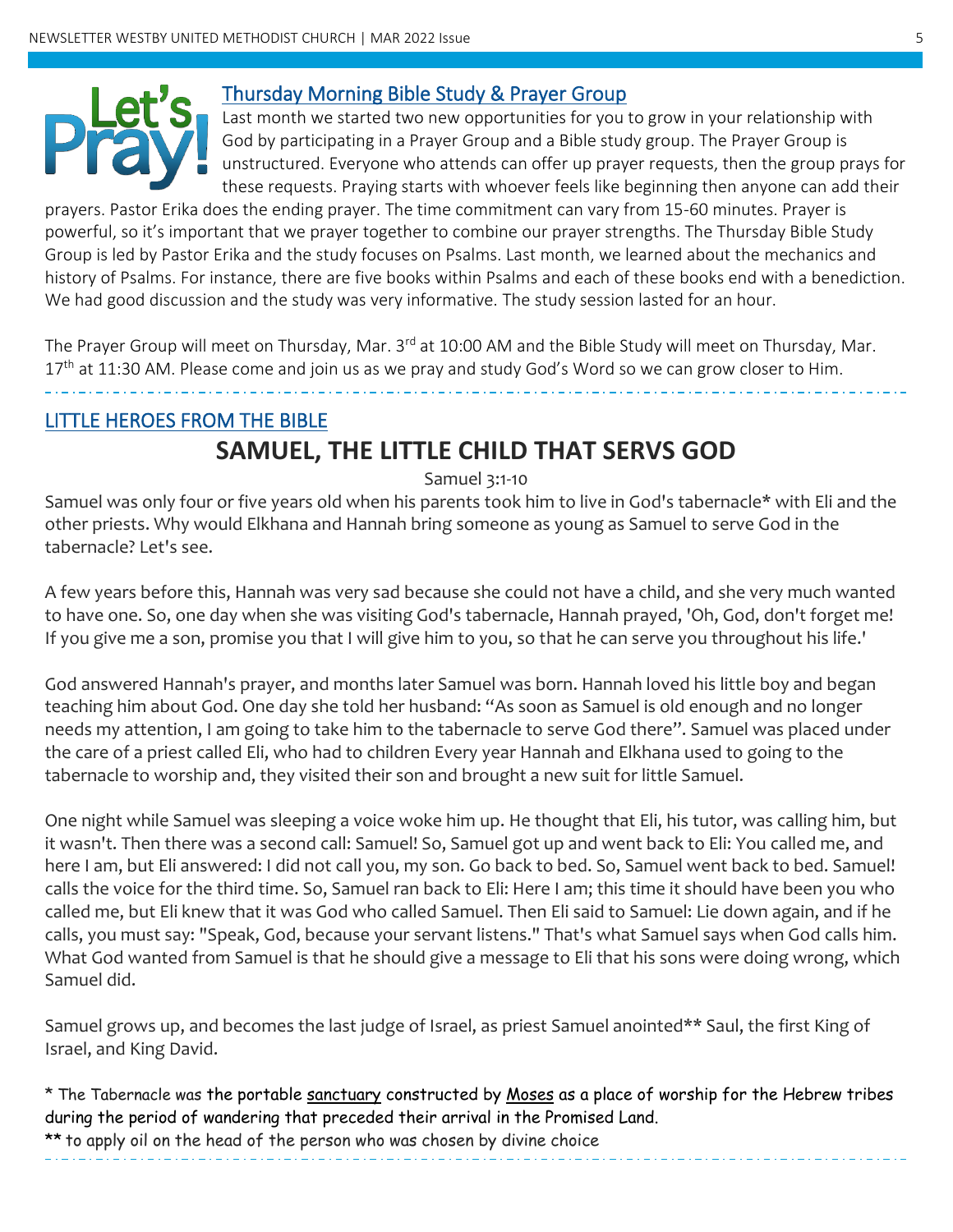